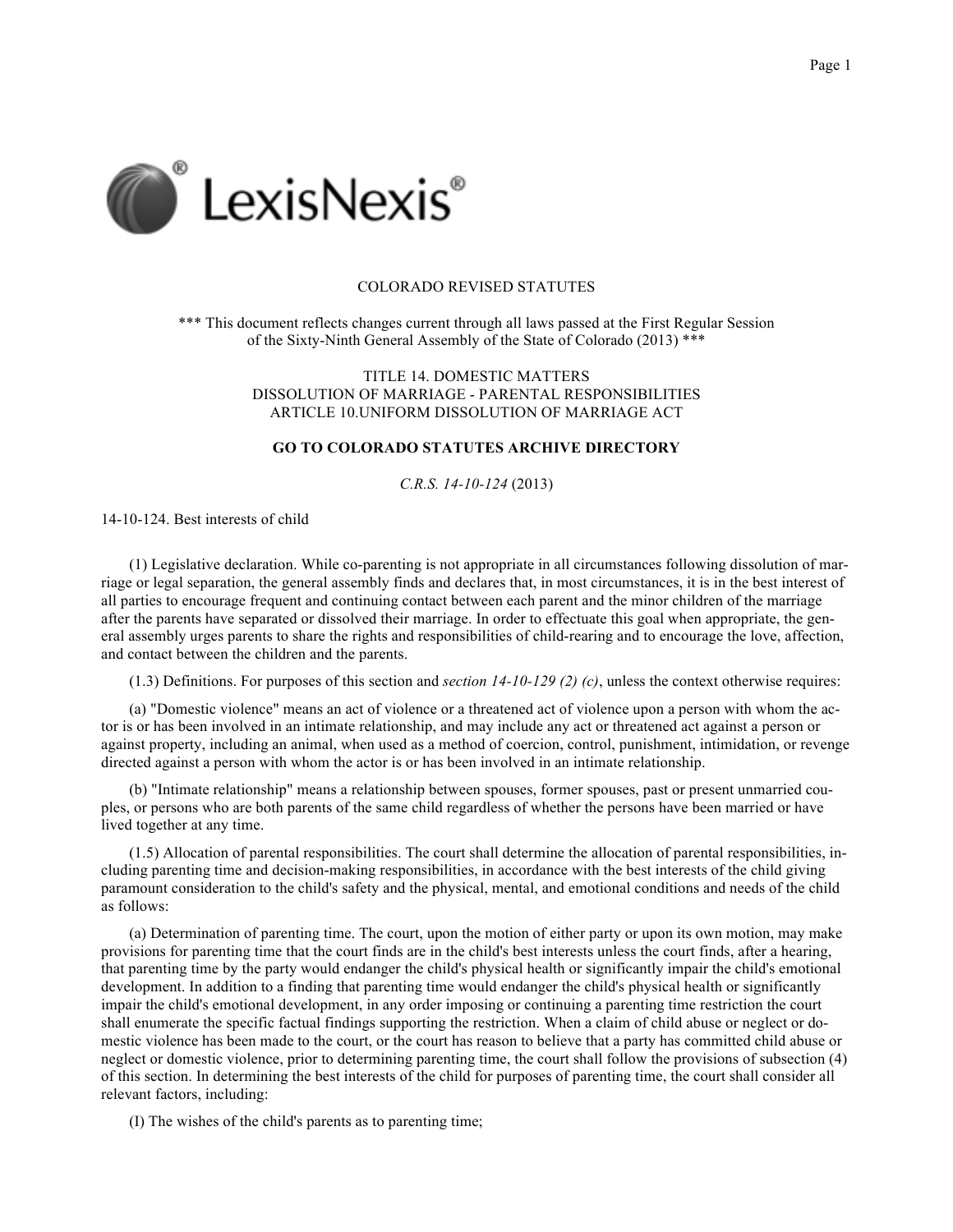(II) The wishes of the child if he or she is sufficiently mature to express reasoned and independent preferences as to the parenting time schedule;

(III) The interaction and interrelationship of the child with his or her parents, his or her siblings, and any other person who may significantly affect the child's best interests;

(IV) The child's adjustment to his or her home, school, and community;

(V) The mental and physical health of all individuals involved, except that a disability alone shall not be a basis to deny or restrict parenting time;

(VI) The ability of the parties to encourage the sharing of love, affection, and contact between the child and the other party; except that, if the court determines that a party is acting to protect the child from witnessing domestic violence or from being a victim of child abuse or neglect or domestic violence, the party's protective actions shall not be considered with respect to this factor;

(VII) Whether the past pattern of involvement of the parties with the child reflects a system of values, time commitment, and mutual support;

(VIII) The physical proximity of the parties to each other as this relates to the practical considerations of parenting time;

(IX) and (X) Repealed.

(XI) The ability of each party to place the needs of the child ahead of his or her own needs.

(b) Allocation of decision-making responsibility. The court, upon the motion of either party or its own motion, shall allocate the decision-making responsibilities between the parties based upon the best interests of the child. In determining decision-making responsibility, the court may allocate the decision-making responsibility with respect to each issue affecting the child mutually between both parties or individually to one or the other party or any combination thereof. When a claim of child abuse or neglect or domestic violence has been made to the court, or the court has reason to believe that a party has committed child abuse or neglect or domestic violence, prior to allocating decision-making responsibility, the court shall follow the provisions of subsection (4) of this section. In determining the best interests of the child for purposes of allocating decision-making responsibilities, the court shall consider, in addition to the factors set forth in paragraph (a) of this subsection (1.5), all relevant factors including:

(I) Credible evidence of the ability of the parties to cooperate and to make decisions jointly;

(II) Whether the past pattern of involvement of the parties with the child reflects a system of values, time commitment, and mutual support that would indicate an ability as mutual decision makers to provide a positive and nourishing relationship with the child;

(III) Whether an allocation of mutual decision-making responsibility on any one or a number of issues will promote more frequent or continuing contact between the child and each of the parties;

(IV) and (V) Repealed.

(1.7) Pursuant to *section 14-10-123.4*, children have the right to have the determination of matters relating to parental responsibilities based upon the best interests of the child. In contested hearings on final orders regarding the allocation of parental responsibilities, the court shall make findings on the record concerning the factors the court considered and the reasons why the allocation of parental responsibilities is in the best interests of the child.

(2) The court shall not consider conduct of a party that does not affect that party's relationship to the child.

(3) In determining parenting time or decision-making responsibilities, the court shall not presume that any person is better able to serve the best interests of the child because of that person's sex.

(3.5) A request by either party for genetic testing shall not prejudice the requesting party in the allocation of parental responsibilities pursuant to subsection (1.5) of this section.

(4) (a) When a claim of child abuse or neglect or domestic violence has been made to the court, or the court has reason to believe that a party has committed child abuse or neglect or domestic violence, prior to allocating parental responsibilities, including parenting time and decision-making responsibility, and prior to considering the factors set forth in paragraphs (a) and (b) of subsection (1.5) of this section, the court shall consider the following factors: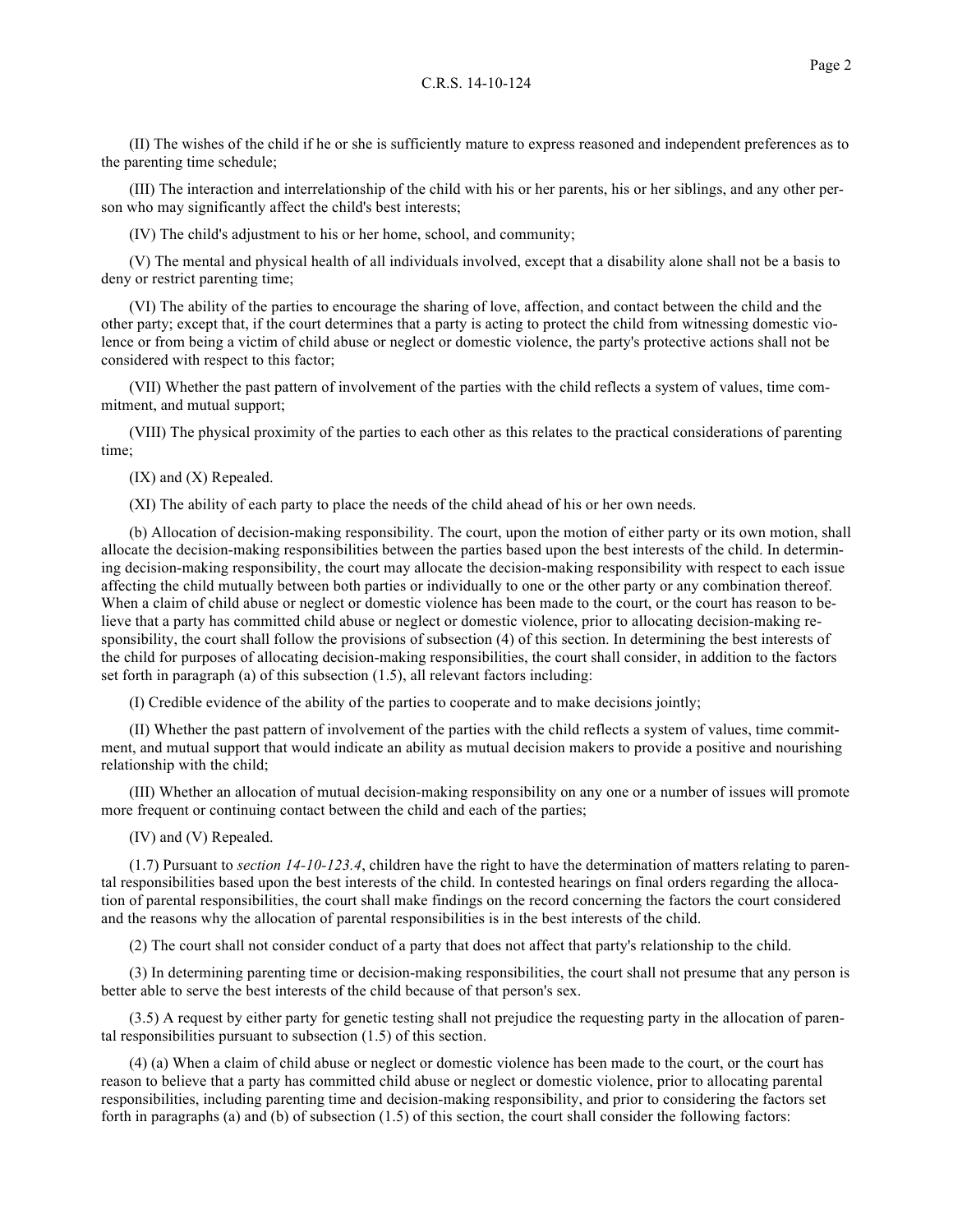(I) Whether one of the parties has committed an act of child abuse or neglect as defined in *section 18-6-401, C.R.S.*, or as defined under the law of any state, which factor must be supported by a preponderance of the evidence. If the court finds that one of the parties has committed child abuse or neglect, then it shall not be in the best interests of the child to allocate mutual decision-making with respect to any issue over the objection of the other party or the legal representative of the child.

(II) Whether one of the parties has committed an act of domestic violence, has engaged in a pattern of domestic violence, or has a history of domestic violence, which factor must be supported by a preponderance of the evidence. If the court finds by a preponderance of the evidence that one of the parties has committed domestic violence:

(A) It shall not be in the best interests of the child to allocate mutual decision-making responsibility over the objection of the other party or the legal representative of the child, unless the court finds that there is credible evidence of the ability of the parties to make decisions cooperatively in the best interest of the child in a manner that is safe for the abused party and the child; and

(B) The court shall not appoint a parenting coordinator solely to ensure that mutual decision-making can be accomplished.

(b) The court shall consider the additional factors set forth in paragraphs (a) and (b) of subsection (1.5) of this section in light of any finding of child abuse or neglect or domestic violence pursuant to this subsection (4).

(c) If a party is absent or leaves home because of an act or threatened act of domestic violence committed by the other party, such absence or leaving shall not be a factor in determining the best interests of the child.

(d) When the court finds by a preponderance of the evidence that one of the parties has committed child abuse or neglect or domestic violence, the court shall consider, as the primary concern, the safety and well-being of the child and the abused party.

(e) When the court finds by a preponderance of the evidence that one of the parties has committed child abuse or neglect or domestic violence, in formulating or approving a parenting plan, the court shall consider conditions on parenting time that ensure the safety of the child and of the abused party. In addition to any provisions set forth in subsection (7) of this section that are appropriate, the parenting plan in these cases may include, but is not limited to, the following provisions:

(I) An order limiting contact between the parties to contact that the court deems is safe and that minimizes unnecessary communication between the parties;

(II) An order that requires the exchange of the child for parenting time to occur in a protected setting determined by the court;

(III) An order for supervised parenting time;

(IV) An order restricting overnight parenting time;

(V) An order that restricts the party who has committed domestic violence or child abuse or neglect from possessing or consuming alcohol or controlled substances during parenting time or for twenty-four hours prior to the commencement of parenting time;

(VI) An order directing that the address of the child or of any party remain confidential; and

(VII) An order that imposes any other condition on one or more parties that the court determines is necessary to protect the child, another party, or any other family or household member of a party.

(f) When the court finds by a preponderance of the evidence that one of the parties has committed domestic violence, the court may order the party to submit to a domestic violence evaluation. If the court determines, based upon the results of the evaluation, that treatment is appropriate, the court may order the party to participate in domestic violence treatment. At any time, the court may require a subsequent evaluation to determine whether additional treatment is necessary. If the court awards parenting time to a party who has been ordered to participate in domestic violence treatment, the court may order the party to obtain a report from the treatment provider concerning the party's progress in treatment and addressing any ongoing safety concerns regarding the party's parenting time. The court may order the party who has committed domestic violence to pay the costs of the domestic violence evaluations and treatment.

(5) Repealed.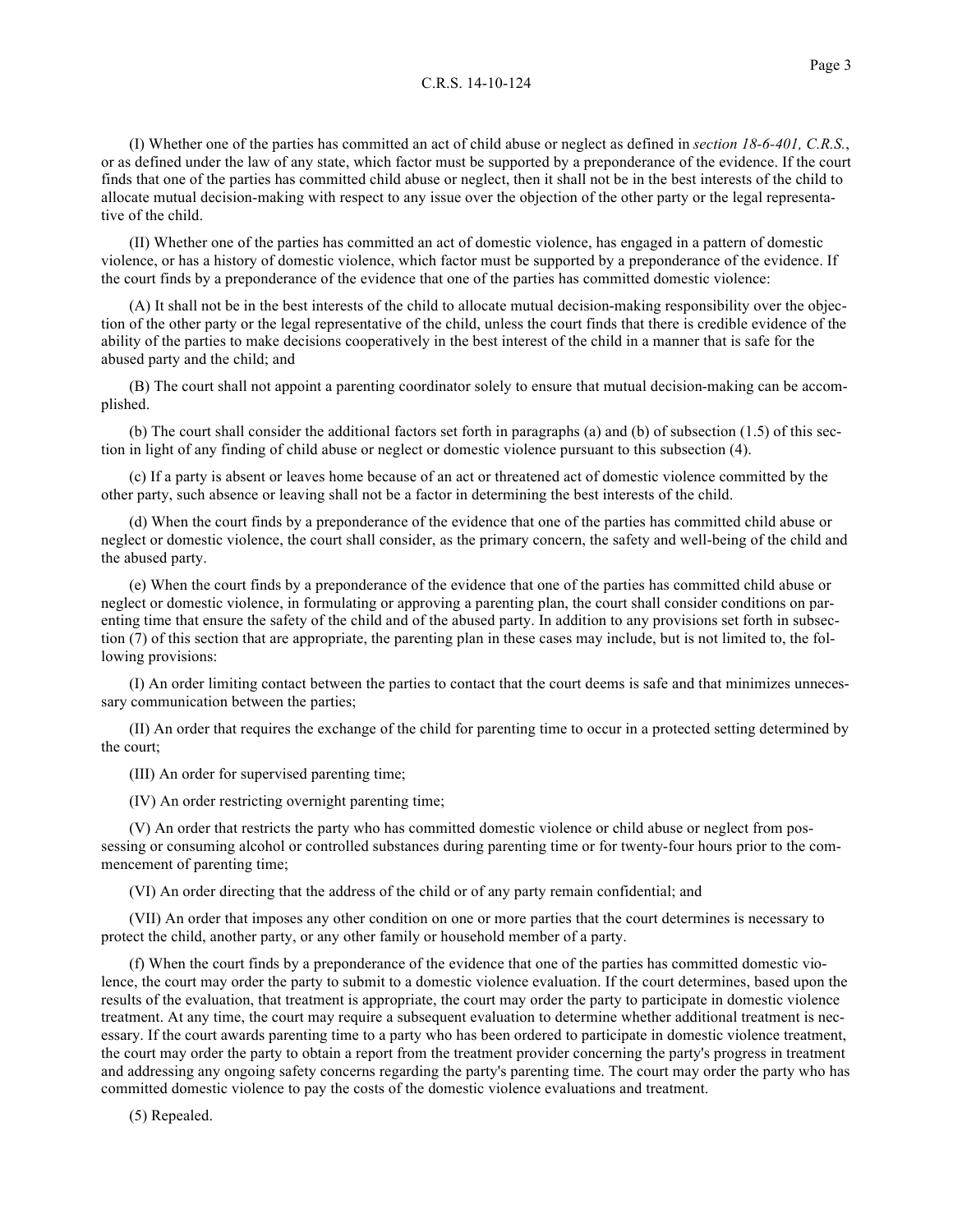(6) In the event of a medical emergency, either party shall be allowed to obtain necessary medical treatment for the minor child or children without being in violation of the order allocating decision-making responsibility or in contempt of court.

(7) In order to implement an order allocating parental responsibilities, both parties may submit a parenting plan or plans for the court's approval that shall address both parenting time and the allocation of decision-making responsibilities. If no parenting plan is submitted or if the court does not approve a submitted parenting plan, the court, on its own motion, shall formulate a parenting plan that shall address parenting time and the allocation of decision-making responsibilities. When issues relating to parenting time are contested, and in other cases where appropriate, the parenting plan must be as specific as possible to clearly address the needs of the family as well as the current and future needs of the aging child. In general, the parenting plan may include, but is not limited to, the following provisions:

(a) A designation of the type of decision-making awarded;

(b) A practical schedule of parenting time for the child, including holidays and school vacations;

(c) A procedure for the exchanges of the child for parenting time, including the location of the exchanges and the party or parties responsible for the child's transportation;

(d) A procedure for communicating with each other about the child, including methods for communicating and frequency of communication;

(e) A procedure for communication between a parent and the child outside of that parent's parenting time, including methods for communicating and frequency of communication; and

(f) Any other orders in the best interests of the child.

(8) The court may order mediation, pursuant to *section 13-22-311, C.R.S.*, to assist the parties in formulating or modifying a parenting plan or in implementing a parenting plan specified in subsection (7) of this section and may allocate the cost of said mediation between the parties.

**HISTORY:** Source: L. 71: R&RE, p. 529, ß 1. C.R.S. 1963: ß 46-1-24.L. 79: (3) added, p. 645, ß 1, effective March 2.L. 81: (4) added, p. 904, ß 1, effective May 22.L. 83: (1) R&RE and (1.5) and (5) added, p. 647, ß ß 3, 4, effective June 10.L. 87: (1.5)(g) to (1.5)(m) added and (5) repealed, pp. 574, 576, ß ß 3, 6, effective July 1; (1.5)(m) repealed, p. 1578, ß 22, effective July 1.L. 98: Entire section amended, p. 1380, ß 10, effective February 1, 1999.L. 2005:  $(1.5)(b)(IV)$  and  $(1.5)(b)(V)$  amended, p. 961,  $\beta$  6, effective July 1; (3.5) added, p. 377,  $\beta$  2, effective January 1, 2006.L. 2010: (1.3) added and  $(1.5)(a)(X)$ ,  $(1.5)(b)(V)$ , and (4) amended, (HB 10-1135), ch. 87, p. 290,  $\beta$  1, effective July 1. L. 2013: (1), IP(1.5), IP(1.5)(a), (1.5)(a)(VI), IP(1.5)(b), (4), and (7) amended, (1.5)(a)(IX), (1.5)(a)(X), (1.5)(b)(IV), and  $(1.5)(b)(V)$  repealed, and (1.7) added, (HB 13-1259), ch. 218, p. 995, ß 2, effective July 1; IP(1.5)(a) amended, (HB 13-1243), ch. 124, p. 418, ß 1, effective August 7.

Editor's note: (1) Amendments to the introductory portion to subsection (1.5)(a) by House Bill 13-1259 and House Bill 13-1243 were harmonized.

(2) Section 24 of chapter 218, Session Laws of Colorado 2013, provides that the act amending subsection (1), the introductory portions to subsection (1.5) and subsection (1.5)(a), subsection (1.5)(a)(VI), the introductory portion to  $(1.5)(b)$ , and subsections (4) and (7), repealing subsections  $(1.5)(a)(IX)$ ,  $(1.5)(a)(X)$ ,  $(1.5)(b)(IV)$ , and  $(1.5)(b)(V)$ , and adding subsection (1.7) applies to petitions or motions filed on or after July 1, 2013.

(3) Subsections (4)(a)(I) and (4)(a)(II) are similar to  $\beta$  14-10-124 (1.5)(b)(IV) and (1.5)(b)(V) as they existed prior to August 7, 2013.

Cross references: (1) For the "Uniform Child-custody Jurisdiction and Enforcement Act", see article 13 of this title.

(2) For the legislative declarations contained in the 2005 act amending subsections  $(1.5)(b)(IV)$  and  $(1.5)(b)(V)$ , see sections 1 and 3 of chapter 244, Session Laws of Colorado 2005.

# ANNOTATION

I. General Consideration.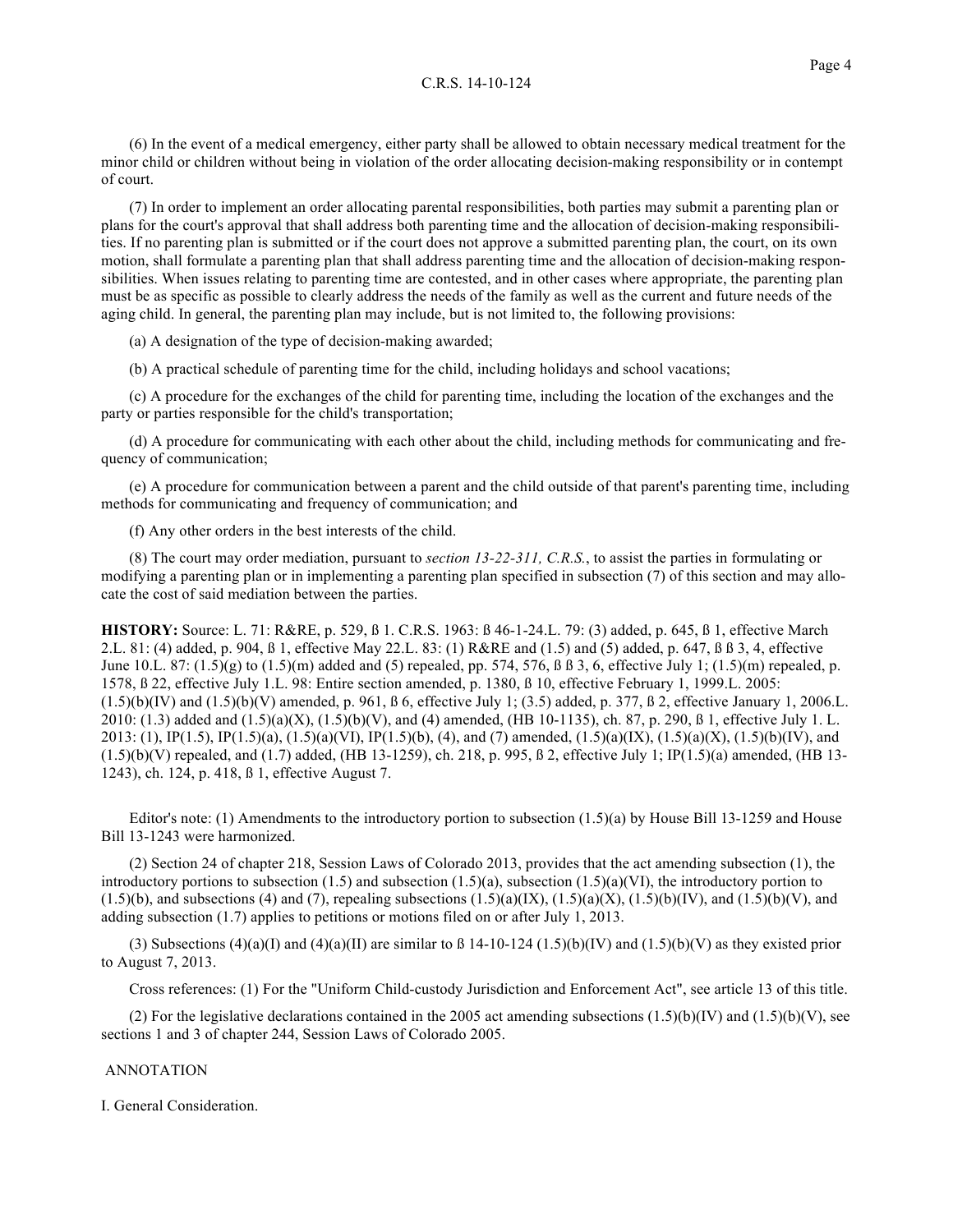II. Determination of Best Interests. A. In General. B. Evidence. C. Discretion of Court. D. Custody and Visitation. III. Tender Years Doctrine. IV. Jurisdiction of Court. V. Motions and Orders.

#### I.GENERAL CONSIDERATION.

Law reviews. For note, "Legislation: Domestic Relations -- New Colorado Statutes Govern Procedure in Contested Child Custody Cases", see *40 U. Colo. L. Rev. 485 (1968).* For article, "Legislative Update", see 12 Colo. Law. 1257 (1983). For article, "Moving the Children Out of State", see 12 Colo. Law. 1450 (1983). For article, "Helping Joint Custody Work", see 14 Colo. Law. 1984 (1985). For article, "Dealing with Sexual Abuse Allegations in Custody and Visitation Disputes -- Parts I and II", see 16 Colo. Law. 1005 and 1225 (1987). For article, "Children of Divorce", see 16 Colo. Law. 1853 (1987). For article, "The Role of the Guardian ad Litem in Custody and Visitation Disputes", see 17 Colo. Law. 1301 (1988). For article, "Custody Evaluations in Colorado", see 18 Colo. Law. 1523 (1989). For article, "Drafting the Joint Parenting Plan", see 18 Colo. Law. 2117 (1989). For article, "Custody Cases and the Theory of Parental Alienation Syndrome", see 20 Colo. Law. 53 (1991). For article, "Relocation: An Issue In Need of Clarification in Colorado", see 20 Colo. Law. 2517 (1991). For article, "Elimination of "Custody" in Colorado: The Impact of H.B.1183", see 27 Colo. Law. 83 (September 1998). For article, "How to Explain the New Parental Responsibility Law to Clients", see 27 Colo. Law. 85 (October 1998). For article, "Addressing New Standards for Modification Under the Parental Responsibility Act", see 28 Colo. Law. 67 (June 1999). For article, "Representing Children When There Are Allegations of Domestic Violence", see 28 Colo. Law. 77 (November 1999). For article, "Parenting Time in Divorce", see 31 Colo. Law. 25 (October 2002). For article, "The Child's Wishes in APR Proceedings: An Evidentiary Conundrum", see 36 Colo. Law. 33 (January 2007). For article, "Domestic Violence Intervention: 2010 Update", see 39 Colo. Law. 83 (September 2010). For article, "Emerging Spousal Support and Parenting Issues", see 41 Colo. Law. 45 (October 2012).

Annotator's note. Since ß 14-10-124 is similar to repealed ß 46-1-5 (1)(b), C.R.S. 1963, ß 46-1-5, CRS 53, and CSA, C. 56, ß 8, relevant cases construing those provisions have been included in the annotations to this section.

Trial court should have applied the standard for an original determination of visitation, which is based on the best interests of the child, where the order awarding parenting time to stepfather was a temporary order. Although paternity decree operated as a final order and permanent allocation as to paternity and custody, its award of parenting time to stepfather was a temporary order because the parties had not reached an agreement on a permanent parenting time schedule but had agreed to maintain the interim schedule and work toward a permanent one. The fact that the parties adhered to the schedule for nearly three years did not change the nature of the order. *In re C.T.G., 179 P.3d 213 (Colo. App. 2007).*

Trial court erred by failing to afford parents their due process rights because court did not presume parents were acting in the child's best interests, but instead placed upon them the burden of demonstrating that visitation with stepfather would endanger the child; the court did not find that "special circumstances" existed which justified the intrusion on the parents' rights; and the court did not apply a clear and convincing evidence standard. *In re C.T.G., 179 P.3d 213 (Colo. App. 2007).*

Even if stepfather was a psychological parent, stepfather failed to present evidence to rebut presumption that parents were acting in their child's best interests by terminating stepfather's visitation and failed to show or proffer evidence of special circumstances that would justify trial court's order allowing visitation against the wishes of the parents. The visitation order infringed upon parents' fundamental right to direct the upbringing of their child. *In re C.T.G., 179 P.3d 213 (Colo. App. 2007).*

A court meets the due process requirement in *Troxel v. Granville, 530 U.S. 57 (2000),* to accord "special weight" to a parent's determination of the best interests of a child by considering all relevant factors set forth in this section and entering findings based on clear and convincing proof that the best interests of the child justify the award of parental responsibilities to the nonparent. *In re Reese, 227 P.3d 900 (Colo. App. 2010).*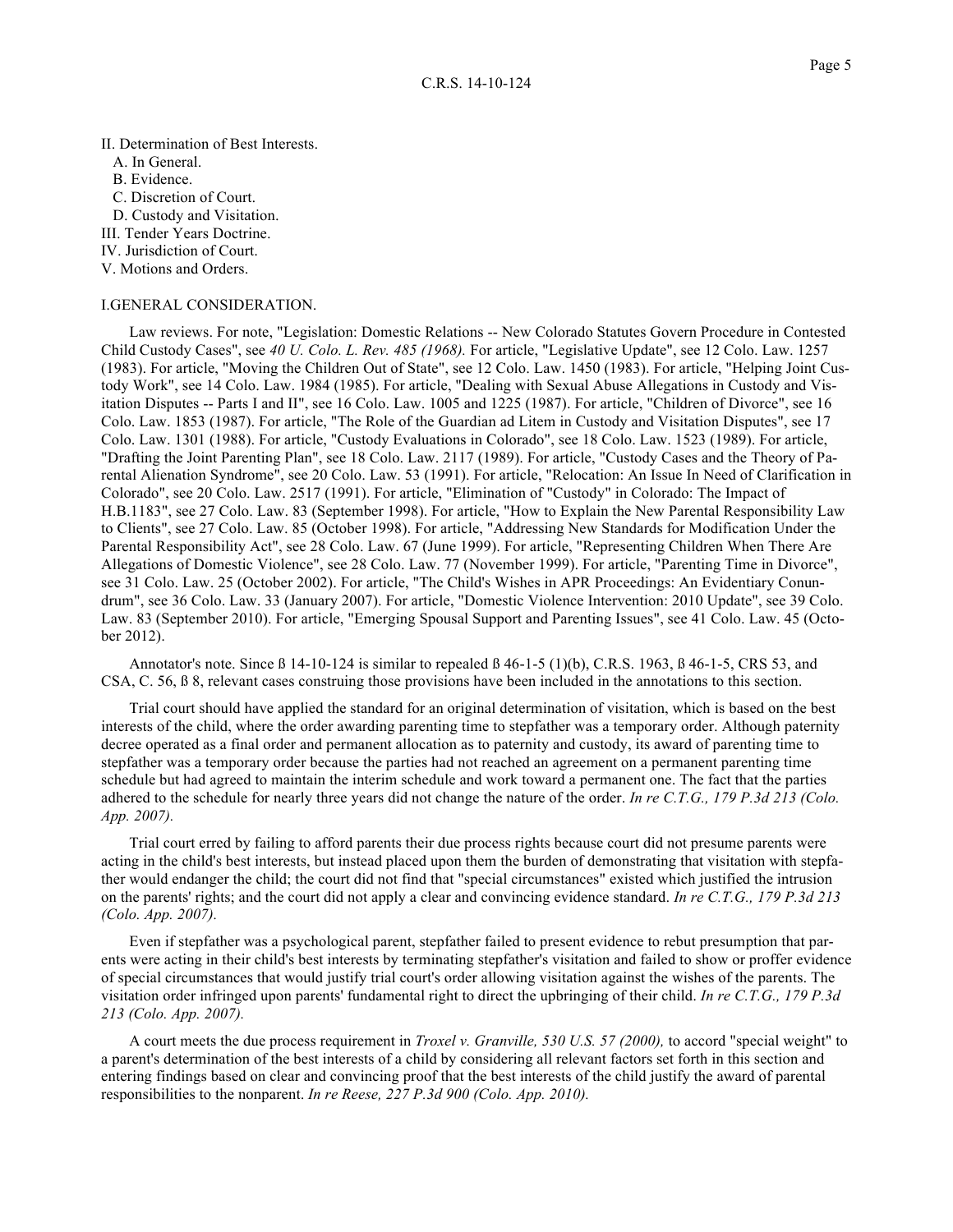The intrinsic threat of emotional harm to child from curtailment or termination of relationship with psychological parent is not, in itself, sufficient to satisfy the requirement that the court give special weight to the presumption that a parent's determination is in the best interests of the child. This section identifies non-exclusive statutory factors courts should consider in determining the best interests of the child. *In re Reese, 227 P.3d 900 (Colo. App. 2010).*

Applied in *Woodhouse v. District Court, 196 Colo. 558, 587 P.2d 1199 (1978); In re Pilcher, 628 P.2d 126 (Colo. App. 1980); In re Rinow, 624 P.2d 365 (Colo. App. 1981); Dawson v. Pub. Employees' Retirement Ass'n, 664 P.2d 702 (Colo. 1983).*

# II.DETERMINATION OF BEST INTERESTS.

#### A.In General.

Applications for parental responsibilities by a nonparent implicate the fundamental constitutional right to family autonomy and privacy, and a legislative enactment that infringes on a fundamental right is constitutionally permissible only if it is necessary to promote a compelling state interest and does so in the least restrictive manner possible. *In re E.L.M.C., 100 P.3d 546 (Colo. App. 2004).*

The constitutional presumption that a fit parent acts in the best interests of the child applies to all stages of an allocation of parental responsibilities proceeding. The applicable standard for consideration of an order granting any parenting time to non-parents in the face of the parent's objection includes a presumption in favor of the parental determination; an opportunity to rebut this presumption with a showing by the non-parents through clear and convincing evidence that the parental determination is not in the child's best interests; and placement of the ultimate burden on the nonparents to establish by clear and convincing evidence that allocation of parenting time to them is in the best interests of the child. *In re B.J., 242 P.3d 1128 (Colo. 2010).*

Determining whether to apply the best interest standard or the endangerment standard may involve inquiry into both the quantitative and the qualitative aspects of the proposed change to parenting time, as well as the reason or reasons advanced for the change. *In re West, 94 P.3d 1248 (Colo. App. 2004).*

The principal issue before the courts is the welfare of the child, and to that welfare the rights and personal desires of the parents are subservient. *Miller v. Miller, 129 Colo. 462, 271 P.2d 411 (1954); Hayes v. Hayes, 134 Colo. 315, 303 P.2d 238 (1956); Jensen v. Jensen, 142 Colo. 420, 351 P.2d 387 (1960); Grosso v. Grosso, 149 Colo. 183, 368 P.2d 561 (1962); Root v. Allen, 151 Colo. 311, 377 P.2d 117 (1962).*

The prime criterion of a custody award in the court's determination is the welfare of the children. *Rayer v. Rayer, 32 Colo. App. 400, 512 P.2d 637 (1973).*

The primary focus of any custody determination, including one involving separation of children, must be the best interests of the children. *In re Dickey, 658 P.2d 276 (Colo. App. 1982).*

The best interests of the child must predominate in any custody determination. *In re McGee, 44 Colo. App. 330, 613 P.2d 348 (1980).*

It is the well-being of the child rather than the reward or punishment of a parent that ought to guide every aspect of a custody determination, including visitation. *In re McGee, 44 Colo. App. 330, 613 P.2d 348 (1980).*

Where trial court made no finding that father's conduct in his homosexual lifestyle endangered the child physically or impaired the child's emotional development, father could not be precluded from having overnight guests during his parenting time or taking child to gay environment of father's church. *In re Dorworth, 33 P.3d 1260 (Colo. App. 2001).*

The best interests of a child as an individual, and not as a sibling, are the controlling factors in divided custody determinations. *In re Barnthouse, 765 P.2d 610 (Colo. App. 1988),* cert. denied, *490 U.S. 1021, 109 S. Ct. 1747, 104 L. Ed. 2d 184 (1989).*

In cases involving child custody the principal issue before the court is not the convenience of the parents. *Kelley v. Kelley, 161 Colo. 486, 423 P.2d 315 (1967).*

Section 14-10-123.4 coupled with the permissive language found throughout ß 14-10-123.5 and this section indicates that the best interests of the child, and not the rights or wishes of either parent, must dictate the outcome of any custody dispute. *In re Lester, 791 P.2d 1244 (Colo. App. 1990).*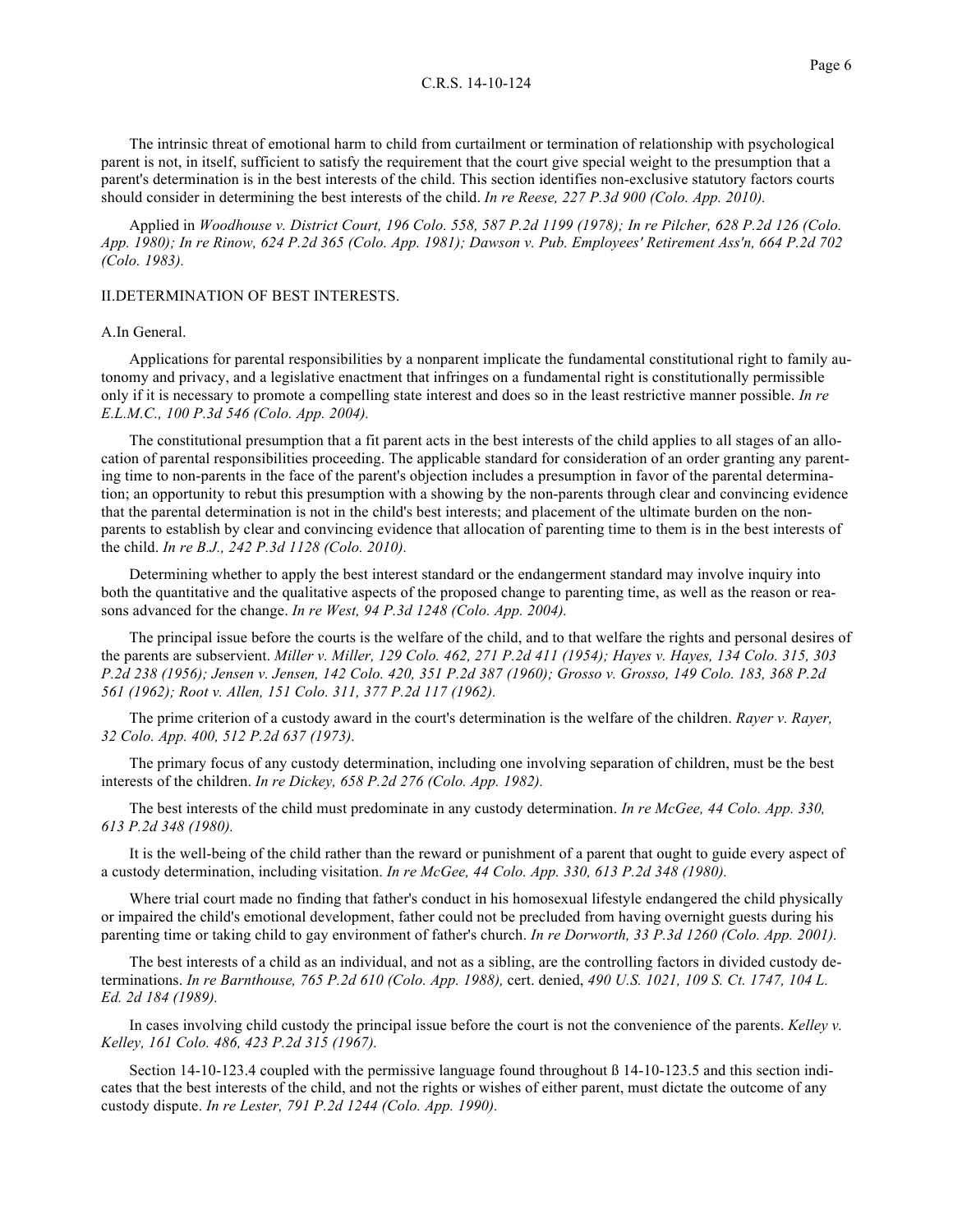In determining a custodial dispute between a parent and a nonparent, Colorado courts recognize that the best interests standard is subject to a presumption that the biological parent has a first and prior right to custody. *Abrams v. Connolly, 781 P.2d 651 (Colo. 1989); In re Custody of C.C.R.S., 892 P.2d 246 (Colo. 1995); In re C.M., 74 P.3d 342 (Colo. App. 2002); People ex rel. A.M.K., 68 P.3d 563 (Colo. App. 2003).*

Natural parents have a fundamental liberty interest in the companionship, care, custody, and management of their children. This fundamental liberty interest gives rise to a presumption that the best interests of the child will be furthered by a fit natural parent. *People ex rel. A.M.K., 68 P.3d 563 (Colo. App. 2003).*

This presumption may be rebutted by evidence establishing that the welfare of the child, i.e., the best interests of the child, is better served by granting custody to a nonparent. *Abrams v. Connolly, 781 P.2d 651 (Colo. 1989); In re Custody of C.C.R.S., 892 P.2d 246 (Colo. 1995); In re C.M., 74 P.3d 342 (Colo. App. 2002); In re M.J.K., 200 P.3d 1106 (Colo. App. 2008).*

The right of a parent to have the custody of his child must give way where the welfare of the child requires it. *Root v. Allen, 151 Colo. 311, 377 P.2d 117 (1962).*

When it is conducive to the child's best interests, a trial court may refuse to award custody to either parent and may award custody to someone other than a natural parent of the child and even to a nonresident of the state. *Rippere v. Rippere, 157 Colo. 29, 400 P.2d 920 (1965).*

In determining the best interests of the child, the court must consider all relevant factors, including those enumerated in subsection (1.5). *In re Lester, 791 P.2d 1244 (Colo. App. 1990); In re Finer, 920 P.2d 325 (Colo. App. 1996); In re Fickling, 100 P.3d 571 (Colo. App. 2004).*

When the court is determining the best interests of the child, the analysis must consider the least detrimental alternative. *In re Martin, 42 P.3d 75 (Colo. App. 2002).*

The phrase "best interests of the child" has identical meaning in this section and ß 19-1-101 et seq. People in *Interest of A.A.G., 902 P.2d 437 (Colo. App. 1995),* aff'd in part and rev'd in part on other grounds, *912 P.2d 1385 (Colo. 1996).*

Factors enumerated in subsection (1.5) may be considered in dependency action pursuant to the Children's Code. People in *Interest of A.A.G., 902 P.2d 437 (Colo. App. 1995),* aff'd in part and rev'd in part on other grounds, *912 P.2d 1385 (Colo. 1996).*

The general assembly did not intend to bar or presumptively bar an abusive parent or spouse from exercising individual decision-making responsibility with respect to children by enacting subsections  $(1.5)(b)(IV)$  and  $(1.5)(b)(V)$ . The general assembly chose to either prohibit or presumptively prohibit only mutual decision-making responsibility. *In re Bertsch, 97 P.3d 219 (Colo. App. 2004).*

The general assembly's failure to amend bill following testimony from proponent noting that there was nothing in the bill requiring or prohibiting court from giving sole decision-making on every issue to one party or the other led court to conclude that the general assembly did not mean to preclude as a matter of law abusive parents or spouses from exercising individual, or even sole, decision-making responsibility. *In re Bertsch, 97 P.3d 219 (Colo. App. 2004).*

The court is to consider whether a parent has been a perpetrator of child or spouse abuse as but two, albeit important, factors in assessing the best interests of the child in determining whether to award parenting time or individual decision-making responsibility. *In re Bertsch, 97 P.3d 219 (Colo. App. 2004); In re Yates, 148 P.3d 304 (Colo. App. 2006).*

This construction does not lead to an absurd result. Because the court makes a finding that a person has abused a child or spouse in the past does not necessarily and inevitably mean either that history is doomed to repeat itself or that the individual is capable of becoming a fit, or even the more fit, parent of a child. *In re Bertsch, 97 P.3d 219 (Colo. App. 2004).*

Allocation of parental responsibilities to wife was proper where wife, despite being previously convicted of child abuse, had since received and benefitted from counseling, and there was no suggestion of prospective child abuse; however, there was a greater concern about husband's parenting skills. *In re Yates, 148 P.3d 304 (Colo. App. 2006).*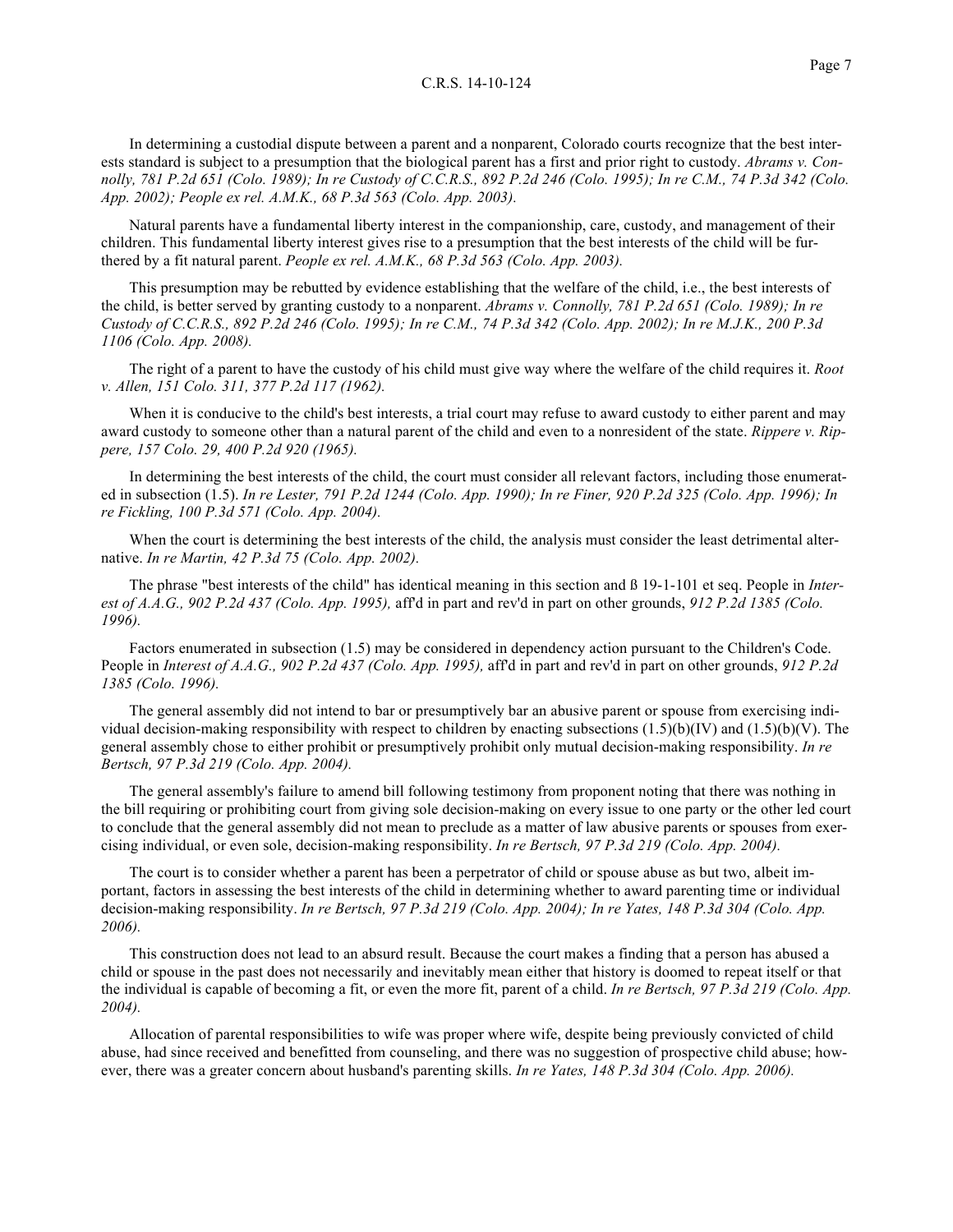Authority of court. A court has authority under the uniform act to award custody of a natural child of one spouse to the other spouse who is neither a natural, nor adoptive, parent of that child. *In re Tricamo, 42 Colo. App. 493, 599 P.2d 273 (1979).*

A court has authority under the uniform act to order a change of name of a minor child. *In re Nguyen, 684 P.2d 258 (Colo. App. 1983),* cert. denied, *469 U.S. 1108, 105 S. Ct. 785, 83 L. Ed. 2d 779 (1985).*

Custody cases are not adversary proceedings, but hearings to determine what placement of the child will be in the child's best interests. *Rayer v. Rayer, 32 Colo. App. 400, 512 P.2d 637 (1973).*

The question as to whether a court may permit a child to be taken from the state first having jurisdiction to another jurisdiction was, like all other questions affecting the welfare and best interests of the child, vested in the sound legal discretion of a trial court. *Hayes v. Hayes, 134 Colo. 315, 303 P.2d 238 (1956).*

Policy of law in state is to permit removal of child from jurisdiction where it will serve the well-being and future interests of the child. *In re McGee, 44 Colo. App. 330, 613 P.2d 348 (1980).*

In an initial determination to allocate parental responsibilities, a court has no statutory authority to order a parent to live in a specific location. The court, rather, must accept the location in which each party intends to live and allocate parental responsibilities accordingly in the best interests of the child. *Spahmer v. Gullette, 113 P.3d 158 (Colo. 2005).*

Where the custody of a child was awarded in a divorce proceeding, the child became a ward of the court, and it was against the policy of the law to permit its removal to another jurisdiction unless its well-being and future welfare were served thereby. *Holland v. Holland, 150 Colo. 442, 373 P.2d 523 (1962).*

A change of custody should not be awarded as punishment for a parent's disregard of the court's orders prohibiting removal of the child from the jurisdiction, since the best interests of the child were paramount. *Holland v. Holland, 150 Colo. 442, 373 P.2d 523 (1962).*

"Joint selection of schools" provision in separation agreement is unenforceable because such a provision promotes discord between the parents and is not, therefore, "in the best interests of the child". Custodial parent retains the ultimate authority to select the child's school. *Griffin v. Griffin, 699 P.2d 407 (Colo. 1985).*

Guardian ad litem represents wishes of child. This section does not require representation of the child's wishes by an attorney chosen by the child rather than a court appointed guardian ad litem. *In re Hartley, 886 P.2d 665 (Colo. 1994).*

Representation of child's wishes by attorney chosen by child unnecessary and duplicative. The statutory safeguards inherent in the obligations of the guardian ad litem as well as the ability of the court to interview the child concerning the child's wishes provide sufficient opportunity for a child to be heard. *In re Hartley, 886 P.2d 665 (Colo. 1994).*

Permanent orders restriction on religious upbringing of minor child in dissolution of marriage unconstitutional. Permanent orders in a dissolution of marriage action that adopted the special advocate's recommendation to place a restriction on the mother's right to influence her child's upbringing, absent a finding of substantial harm to the child, violate the mother's constitutional right to free exercise of religion. *In re McSoud, 131 P.3d 1208 (Colo. App. 2006).*

Absent a clear showing of substantial harm to the child, a parent who does not have decision-making authority with respect to religion nevertheless retains a constitutional right to educate the child in that parent's religion. However, harm to the child will be found if one parent disparages the other parent's religion, thus justifying a limitation on that parent's right to religious education of the child. *In re McSoud, 131 P.3d 1208 (Colo. App. 2006).*

Harm to the child from conflicting religious instructions or practices must be demonstrated in detail and be substantial to warrant limitations on either parent's instructions or practices. In the absence of a demonstrated harm to the child, the best interests of the child standard is insufficient to serve as a compelling state interest that overrules the parents' fundamental rights to freedom of religion. *In re McSoud, 131 P.3d 1208 (Colo. App. 2006).*

#### B.Evidence.

The court did not err in determining under the rules of civil procedure and by a preponderance of the evidence that the criminal child abuse statute was violated. The use of the preponderancy standard in domestic proceedings does not offend due process and is adequate to protect a parent from false accusations of child abuse while serving the strong societal interest in protecting children from abusive parents. *In re McCaulley-Elfert, 70 P.3d 590 (Colo. App. 2003).*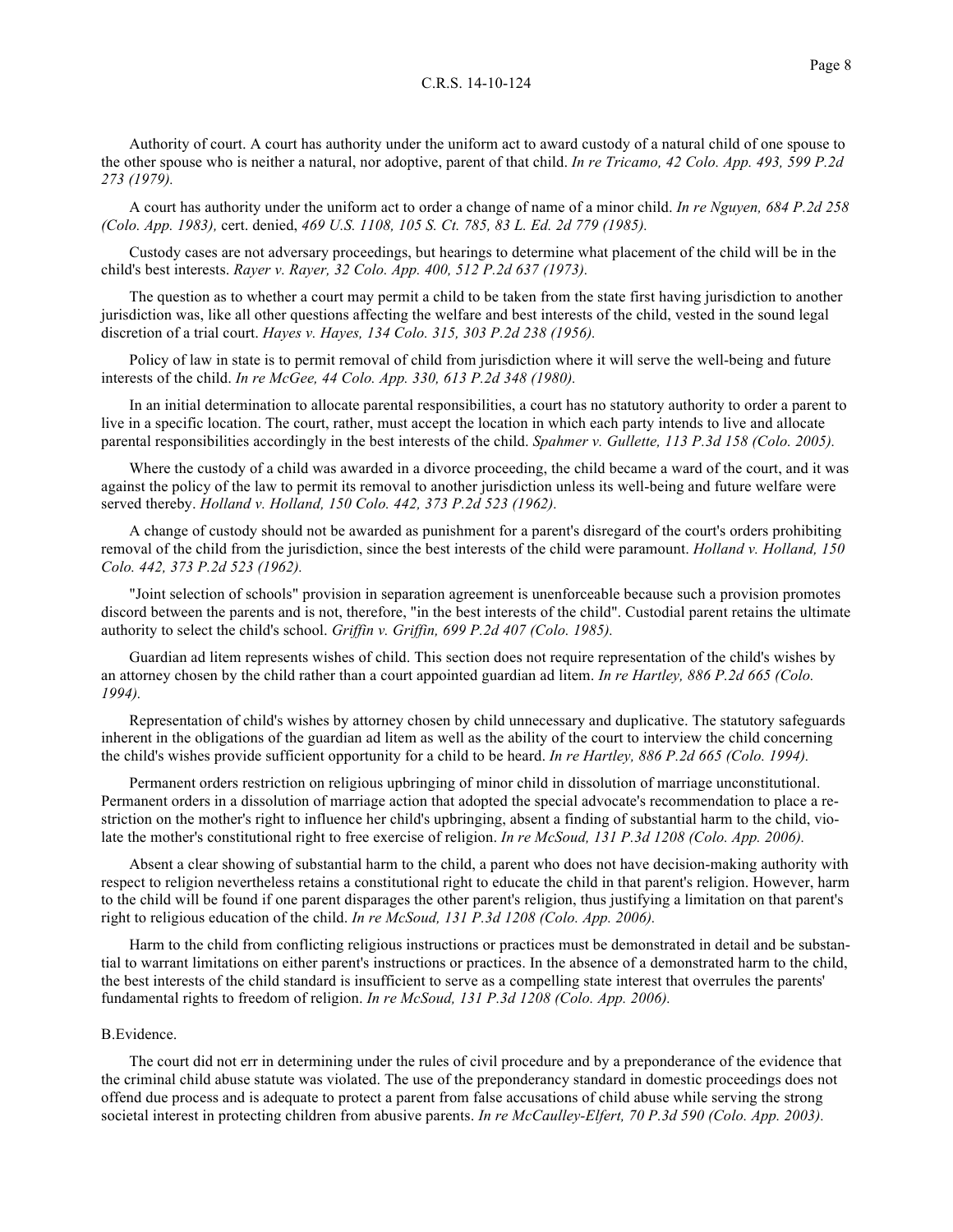Although subsections  $(1.5)(a)(IX)$  and  $(1.5)(b)(IV)$  do not say a factor must be proven by a preponderance of the evidence, those subsections do state that it shall be "supported by credible evidence". "Supported by credible evidence" means no more than supported by a preponderance of the evidence. *In re McCaulley-Elfert, 70 P.3d 590 (Colo. App. 2003).*

Because the presumption that a child's welfare is best served through custody of the natural parent is rebuttable, and where the evidence establishes that the best interest of the child will not be promoted by such custody, it will not be granted. *Root v. Allen, 151 Colo. 311, 377 P.2d 117 (1962).*

That the natural parents have a first and prior right to custody does not require that custody be awarded to the parent or parents merely because the evidence shows fitness and ability to care for the child. *Coulter v. Coulter, 141 Colo. 237, 347 P.2d 492 (1959); Root v. Allen, 151 Colo. 311, 377 P.2d 117 (1962).*

When considering non-parents' assertions of parental rights, Colorado rejects a requirement that a parent be found unfit before interfering with the parent's parenting plan. *In re E.L.M.C., 100 P.3d 546 (Colo. App. 2004).*

Proof that a fit parent's exercise of parental responsibilities poses actual or threatened emotional harm to the child establishes a compelling state interest sufficient to permit state interference with parental rights. *In re E.L.M.C., 100 P.3d 546 (Colo. App. 2004).*

The fitness of the mother was not in issue when it was not established that the welfare of her children would be better served by changing the custody back to her. *Munson v. Munson, 155 Colo. 427, 395 P.2d 103 (1964).*

Where wife living with man to whom she is not married. It is an abuse of discretion for the trial court to impose its own standard in regard to the wife living with a man to whom she is not married in the face of the clear and mandatory language of the statute, where there was no evidence to infer that such conduct was detrimental to the children's welfare. *In re Moore, 35 Colo. App. 280, 531 P.2d 995 (1975).*

A natural father, shown to be a fit and proper person to have custody of his minor child, could have been denied custody where findings of trial court, amply supported by evidence, determined that such custody would not be in the best interests of the child. *Root v. Allen, 151 Colo. 311, 377 P.2d 117 (1962).*

Court presumed to disregard incompetent evidence. The presumption is that in making its decision to award custody of a child, the trial court disregards any incompetent evidence, or additional information to which it might have had access. *Rayer v. Rayer, 32 Colo. App. 400, 512 P.2d 637 (1973).*

Conduct of proposed custodian not affecting children is not to be considered. The general assembly has directed that in determining child custody the court shall not consider conduct of a proposed custodian that does not affect the children. *In re Moore, 35 Colo. App. 280, 531 P.2d 995 (1975).*

Inquiry into religious practices. Evidence of a party's religious beliefs or practices is relevant and admissible in a custody proceeding if it is shown that such beliefs or practices are reasonably likely to present or future harm to the physical or mental development of the child. *In re Short, 698 P.2d 1310 (Colo. 1985).*

Court order requiring children be returned to Colorado one year following the dissolution of marriage decree cannot stand since court made no finding that such a move would be in the best interests of the children. *In re Hoffman, 701 P.2d 129 (Colo. App. 1985).*

Record supported the trial court's determination that sole custody by mother was in children's best interests. Among the factors favoring this determination were the mother's status as primary-caretaker and the parties' lack of communication and poor ability to agree with each other. *In re Lester, 791 P.2d 1244 (Colo. App. 1990).*

It is not necessary that the trial court make specific findings on each and every factor included in subsection (1.5). All that is required is an indication that the trial court considered those factors which were pertinent and that the findings are sufficient to enable this court to determine the grounds for the trial court's decision and whether the decision was supported by competent evidence. *In re Lester, 791 P.2d 1244 (Colo. App. 1990); In re Finer, 920 P.2d 325 (Colo. App. 1996).*

It is not necessary that a trial court make specific findings on each and every factor included in the statute, but there must be some indication in the record that the trial court considered those factors that were pertinent. *In re Garst, 955 P.2d 1056 (Colo. App. 1998); In re Custody of C.J.S., 37 P.3d 479 (Colo. App. 2001).*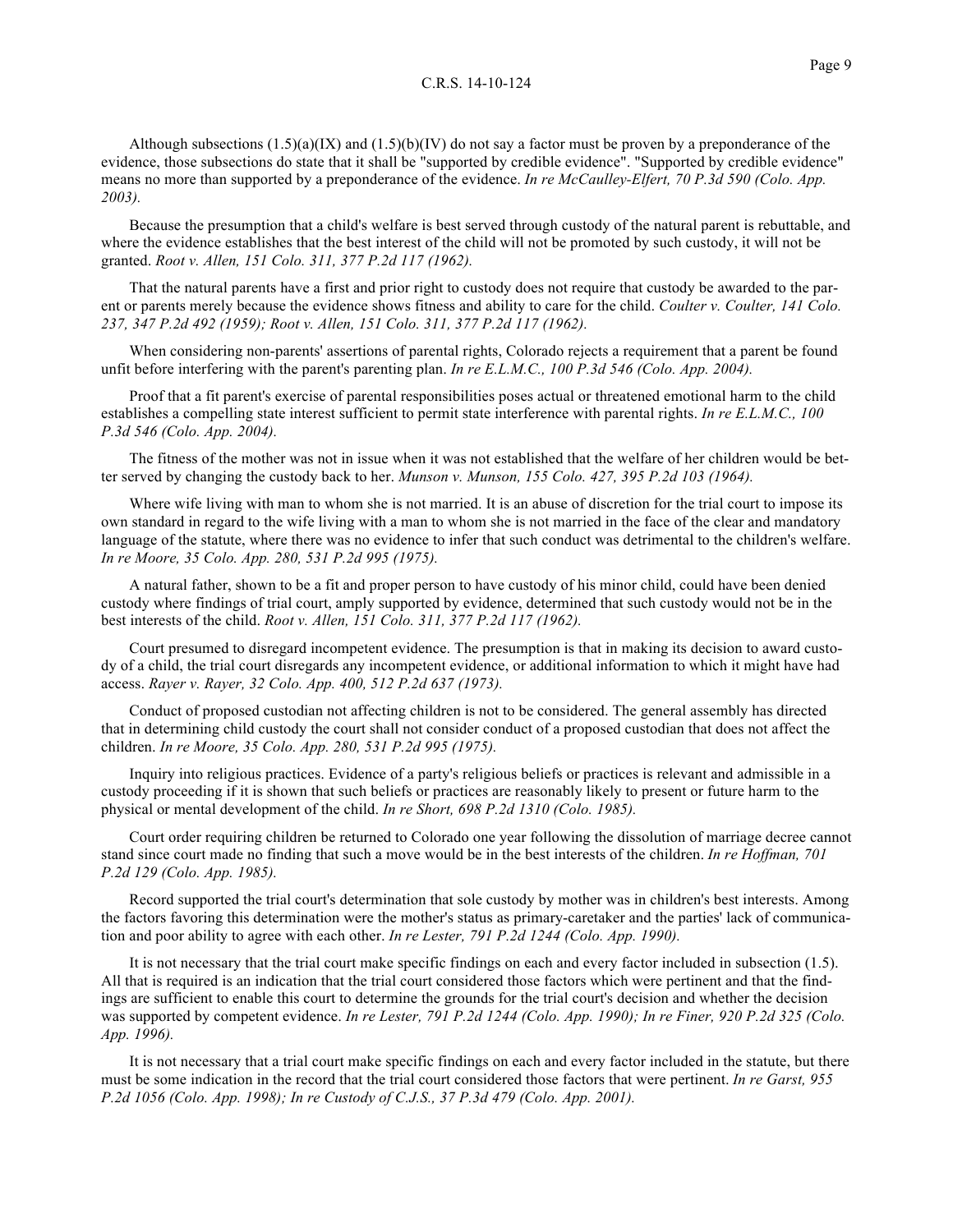A party is entitled to an evidentiary hearing before a court may prohibit parenting time. *In re D.R.V-A, 976 P.2d 881 (Colo. App. 1999).*

Trial court did not err in entering findings with respect to husband's stepdaughter even though it did not have jurisdiction over her. Although the trial court had no jurisdiction over the stepdaughter, jurisdiction over the stepdaughter was not necessary for the trial court to consider evidence of the husband's sexual misconduct regarding the stepdaughter in determining the parental responsibility issues raised with respect to husband's son. Nothing precludes the court's inquiry into alleged child abuse or neglect when determining the best interests of the child, even if the alleged abuse or neglect involves other children. *In re McCaulley-Elfert, 70 P.3d 590 (Colo. App. 2003).*

Trial court did not err in granting parental responsibilities to nonparent when trial court applied best interests standard and incorporated all relevant factors and further found clear and convincing evidence that the parent filed for joint custody of the child with the nonparent, requested co-parenting responsibilities with the nonparent, entered into a plan for joint parenting with the nonparent, permitted the nonparent to jointly parent the child during the course of their relationship, and encouraged the nonparent's participation in raising the child and that the child equally recognizes both parties as her parents and is doing extremely well both academically and socially. *In re E.L.M.C., 100 P.3d 546 (Colo. App. 2004).*

Trial court's order granting the child's psychological parent, a nonparent, equal parental responsibilities was proper when curtailment and eventual termination of parental responsibilities threatened emotional harm to the child and constituted a compelling state interest justifying modification of parent's proposed parenting plan by the court. *In re E.L.M.C., 100 P.3d 546 (Colo. App. 2004).*

Presumption favoring a parent's determination regarding the best interests of the child may be rebutted by proof by clear and convincing evidence of either: (1) The parent's unfitness; or (2) the best interests of the child. *In re Adoption of C.A., 137 P.3d 318 (Colo. 2006); In re Reese, 227 P.3d 900 (Colo. App. 2010).*

Nonparent need not show demonstrated harm to child to satisfy "special weight" accorded to parental determinations. *In re Adoption of C.A., 137 P.3d 318 (Colo. 2006); In re Reese, 227 P.3d 900 (Colo. App. 2010).*

Court may not allocate parental responsibilities to a nonparent unless it accords "special weight" to the parent's determination of the best interests of the child. Application of the clear and convincing proof standard is necessary to accord special weight to a parent's determination of best interests. *In re Reese, 227 P.3d 900 (Colo. App. 2010).*

A court meets the due process requirement in *Troxel v. Granville, 530 U.S. 57 (2000),* to accord "special weight" to a parent's determination of the best interests of a child by considering all relevant factors set forth in this section and entering findings based on clear and convincing proof that the best interests of the child justify the award of parental responsibilities to the nonparent. *In re Reese, 227 P.3d 900 (Colo. App. 2010).*

The intrinsic threat of emotional harm to child from curtailment or termination of relationship with psychological parent is not, in itself, sufficient to satisfy the requirement that the court give special weight to the presumption that a parent's determination is in the best interests of the child. This section identifies non-exclusive statutory factors courts should consider in determining the best interests of the child. *In re Reese, 227 P.3d 900 (Colo. App. 2010).*

# C.Discretion of Court.

Questions of custody must of necessity rest upon the judgment of the trier of facts; hence are best left in the hands of the trial court, and its determination should not be disturbed if there is sufficient competent evidence to support its conclusion. *Miller v. Miller, 129 Colo. 462, 271 P.2d 411 (1954); Harris v. Harris, 140 Colo. 591, 345 P.2d 1061 (1959); Parker v. Parker, 142 Colo. 416, 350 P.2d 1067 (1960); Jensen v. Jensen, 142 Colo. 420, 351 P.2d 387 (1960); Flor v. Flor, 148 Colo. 514, 366 P.2d 664 (1961); Root v. Allen, 151 Colo. 311, 377 P.2d 117 (1962); Smith v. Smith, 172 Colo. 516, 474 P.2d 619 (1970); Meene v. Meene, 194 Colo. 304, 572 P.2d 472 (1977).*

The trial court is best able to appraise the circumstances of the parties and best fitted to make the factual determinations regarding custody. *Rayer v. Rayer, 32 Colo. App. 400, 512 P.2d 637 (1973).*

The determination of custody is left to the discretion of the trial judge, and in the absence of an abuse of that discretion, an appellate court will not disturb these determinations. *Rayer v. Rayer, 32 Colo. App. 400, 512 P.2d 637 (1973); In re Dickman, 670 P.2d 20 (Colo. App. 1983).*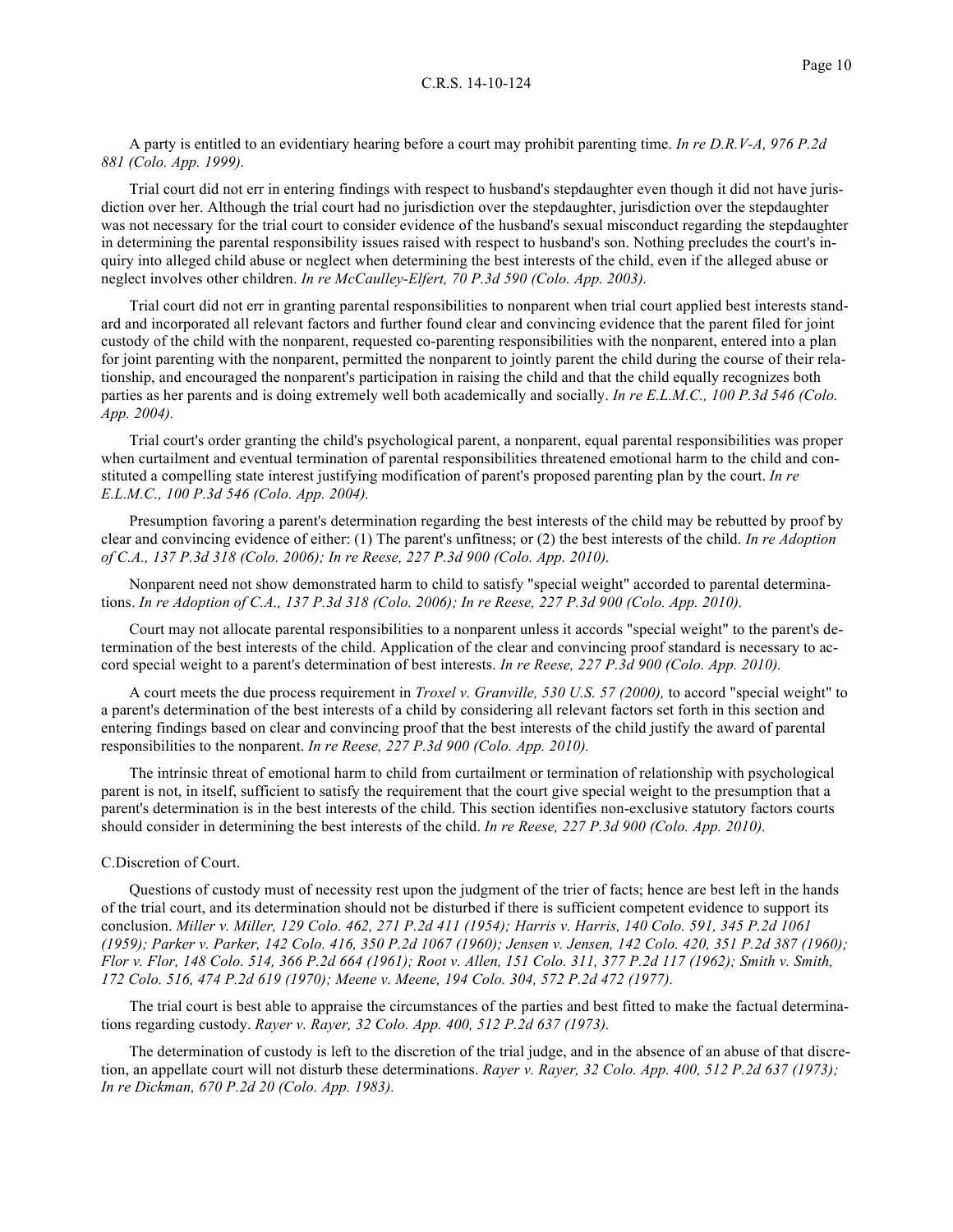Custody awards in dissolution of marriage proceedings are a matter to be determined within the sound discretion of the trial court. *In re Armbeck, 33 Colo. App. 260, 518 P.2d 300 (1974).*

Question of custody is a matter within the discretion of the trial court after taking into consideration the various factors outlined in this section for the purpose of determining the best interest of the child. *Rhoades v. Rhoades, 188 Colo. 423, 535 P.2d 1122 (1975).*

In a custody and support proceeding, where a defendant presented his entire case and made no request for a further hearing, fact that trial court did not hold additional hearing after indicating it might do so, did not deprive defendant of his day in court. *Grosso v. Grosso, 149 Colo. 183, 368 P.2d 561 (1962).*

Prior to the enactment of subsection (1.5) in its present form, an imposition of joint custody over the objection of either parent constituted an abuse of discretion. However, that subsection now permits the trial court to order joint or sole custody after determining which form of custody is in the best interest of the child. *In re Lester, 791 P.2d 1244 (Colo. App. 1990).*

The general assembly did not intend to state a preference or a mandate for joint custody under subsection (1.5). *In re Lester, 791 P.2d 1244 (Colo. App. 1990).*

Where one expert testified that he felt the mother to be the best guardian for the child at his current age of one year, but felt that the mother's psychiatric problems would begin to tell on the child as he reached four or five, the trial court did not err in ruling that it must look at the whole picture, and decided that it would be best to merely allow the mother liberal visitation rights for the first few years. *Smith v. Smith, 172 Colo. 516, 474 P.2d 619 (1970).*

Where the record revealed absolutely nothing as to the conditions in a home maintained by the paternal grandparents in New Jersey, or that the paternal grandparents ever desired custody of their grandchild, there quite clearly was an abuse of discretion by the trial court in awarding them custody. *Rippere v. Rippere, 157 Colo. 29, 400 P.2d 920 (1965).*

Where the trial court did not make any finding of fact or even assert the conclusion of law that the mother was unfit to have custody of the minor children of the parties, and the findings were also deficient in that there were no facts set forth or determination made that it was for the best interests of the children that their custody be given to the father, the court could not have ordered an award of custody to any party, because such findings and conclusions were necessary. *Cacic v. Cacic, 164 Colo. 103, 432 P.2d 768 (1967).*

A statement by a trial judge, disclosing that his decision in a custody matter was based largely on irritation and aggravation, and not on the evidence, indicated such failure to exercise a sound judicial discretion as to require reversal. *Crites v. Crites, 137 Colo. 220, 322 P.2d 1045 (1958).*

Court improperly restricted the visitation rights of the mother where court made no finding that her instability was so severe as to endanger the child physically or impair his emotional development. *In re Jarman, 752 P.2d 1068 (Colo. App. 1988).*

Visitation orders are within the sound discretion of the trial court. This discretion must, however, be exercised consistently with the express public policy of encouraging contact between each parent and the children. *In re Lester, 791 P.2d 1244 (Colo. App. 1990).*

The trial court abused its discretion by effectively reducing father's visitation rights where court limited the father to four days per four-week period where he previously had portions of eight days in any four-week period and there was no evidence that the children would benefit by this reduction in visitation. This restriction was both contrary to the public policy of encouraging frequent visitation and to the evidence in the record. *In re Lester, 791 P.2d 1244 (Colo. App. 1990).*

## D.Custody and Visitation.

Award of joint custody absent agreement of the parties is contrary to the best interests of the child. *In re Lampton, 677 P.2d 352 (Colo. App. 1983); In re Posinoff, 683 P.2d 377 (Colo. App. 1984)* (decided prior to 1987 amendment).

Joint custody warranted only in the most exceptional cases. *In re Lampton, 704 P.2d 847 (Colo. 1985)* (decided prior to 1983 amendment).

Division of the children between the parents was not generally proper unless the paramount interest of the children required it. *Songster v. Songster, 150 Colo. 466, 374 P.2d 197 (1962).*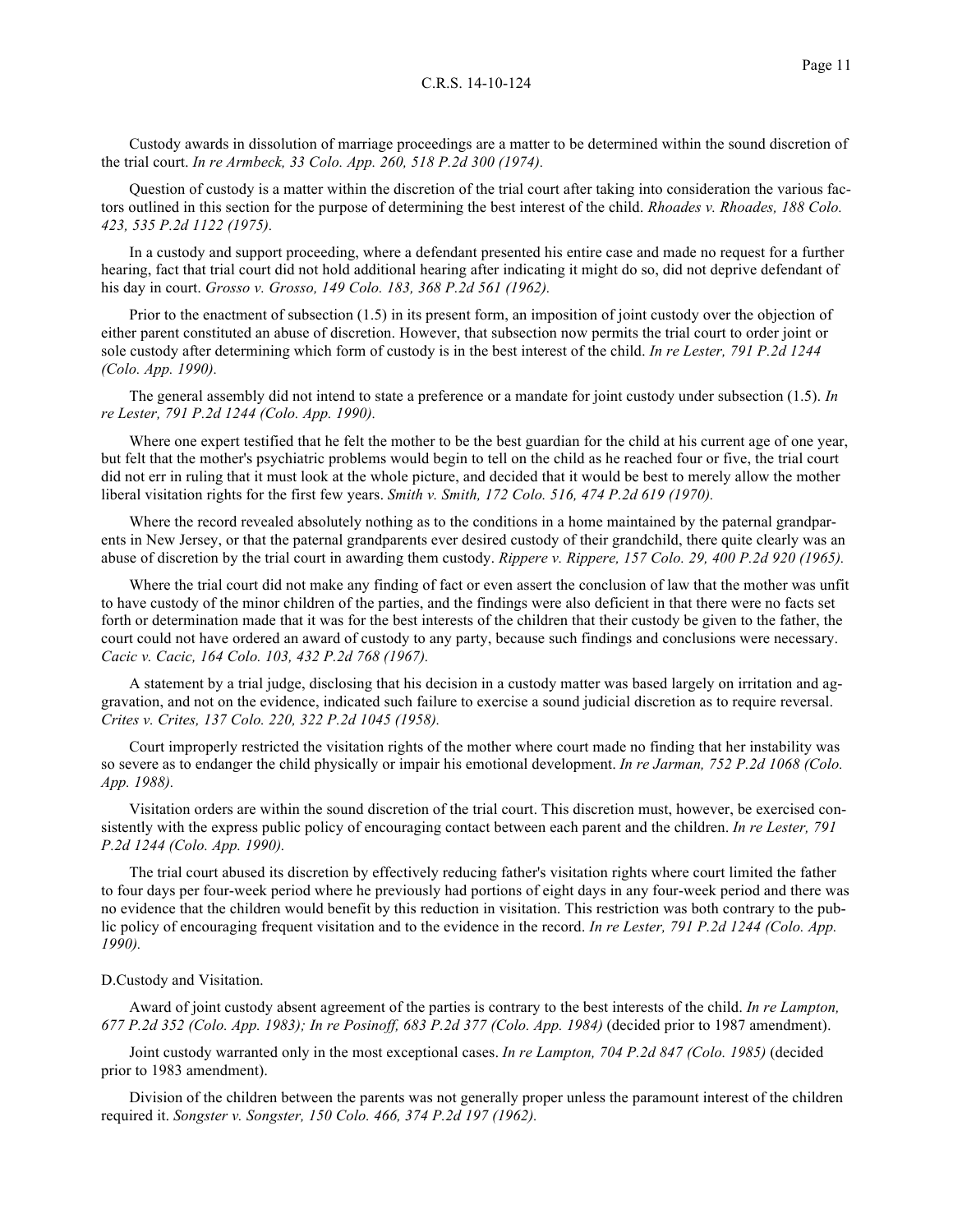The trial court does not abuse its discretion in separating the children by awarding custody of the youngest son to the wife. *In re Dickey, 658 P.2d 276 (Colo. App. 1982).*

General visitation order does not meet purposes for which visitation intended when evidence shows a total lack of cooperation. *In re Plummer, 709 P.2d 1388 (Colo. App. 1985).*

Although the stability of the environment is a valid consideration in awarding custody, instability alone is not sufficient to justify a restriction on visitation. *In re Jarman, 752 P.2d 1068 (Colo. App. 1988).*

Where evidence shows a lack of cooperation between the parties or between the therapists for the mother and the child, the general visitation order does not meet the purposes for which the visitation was intended and is in essence a nullity. *In re Sepmeier, 782 P.2d 876 (Colo. App. 1989).*

In determining custody in dependency and neglect hearing, juvenile court committed reversible error by failing to consider any purposes of ß 19-1-101 et seq. and in relying solely on a limited number of purposes set forth in this section. *L.A.G. v. People in Interest of A.A.G., 912 P.2d 1385 (Colo. 1996).*

Where neither party submitted a plan for implementing previously ordered joint custody, court acted properly in ordering the parties to contact a parenting-time coordinator to facilitate and improve the parties' communication in the exercise of joint custody and to establish father's parenting time, given mother's move out of state. *In re Garst, 955 P.2d 1056 (Colo. App. 1998)* (decided under former ß 14-10-123.5 prior to its 1999 repeal).

Alienation is a significant and foreseeable harm. When a psychotherapist of a divorced mother, who sought counseling because she believed her ex-husband, the father of the mother's two children, had abused her children, sent a letter to the father and the new therapist for the mother and children opining the mother's conduct was alienating the father from the children, the psychotherapist did breach her duty to the mother. *Mitchell v. Ryder, 20 P.3d 1229 (Colo. App. 2000).*

Applied in *In re Murphy, 834 P.2d 1287 (Colo. App. 1992).*

## III.TENDER YEARS DOCTRINE.

In its concern for children, particularly those of tender years, the supreme court formerly enunciated guides for trial courts in the disposition of controversies regarding their custody. *Songster v. Songster, 150 Colo. 466, 374 P.2d 197 (1962).*

Formerly, courts did not deprive the mother of the custody of her children of tender years, unless it was clearly shown that she was so unfit a person as to endanger the welfare of the minors. *Hayes v. Hayes, 134 Colo. 315, 303 P.2d 238 (1956); Evans v. Evans, 136 Colo. 6, 314 P.2d 291 (1957); Green v. Green, 139 Colo. 551, 342 P.2d 659 (1959).*

A mother's love, care, and affection for a child of tender years were considered the most unselfish of all factors in human relations, and a child was not to be deprived thereof unless for a very good reason, founded on lack of moral fitness and proper home surroundings. *Hayes v. Hayes, 134 Colo. 315, 303 P.2d 238 (1956).*

Mere fact of motherhood is not sufficient to give a mother any special standing in the proceeding or preference as to custody. *Rayer v. Rayer, 32 Colo. App. 400, 512 P.2d 637 (1973).*

Court's undue emphasis on motherly instincts reversible error. Court's undue emphasis on "motherly instincts" constituted a presumption that the mother was better able to serve the best interests of the child because of her sex and was both an abuse of discretion and reversible error. *In re Miller, 670 P.2d 819 (Colo. App. 1983).*

Sufficient findings unrelated to parental gender. Although the court states that one of its considerations in making a custody award is a belief in the importance of a "meaningful relationship" between a father and son, the remark does not rise to the level of a presumption where the court makes sufficient findings unrelated to parental gender to support the award. In re *Clarke, 671 P.2d 1334 (Colo. App. 1983).*

# IV.JURISDICTION OF COURT.

The trial court had a continuing jurisdiction and control based upon the welfare of the child. *Coulter v. Coulter, 141 Colo. 237, 347 P.2d 492 (1959).*